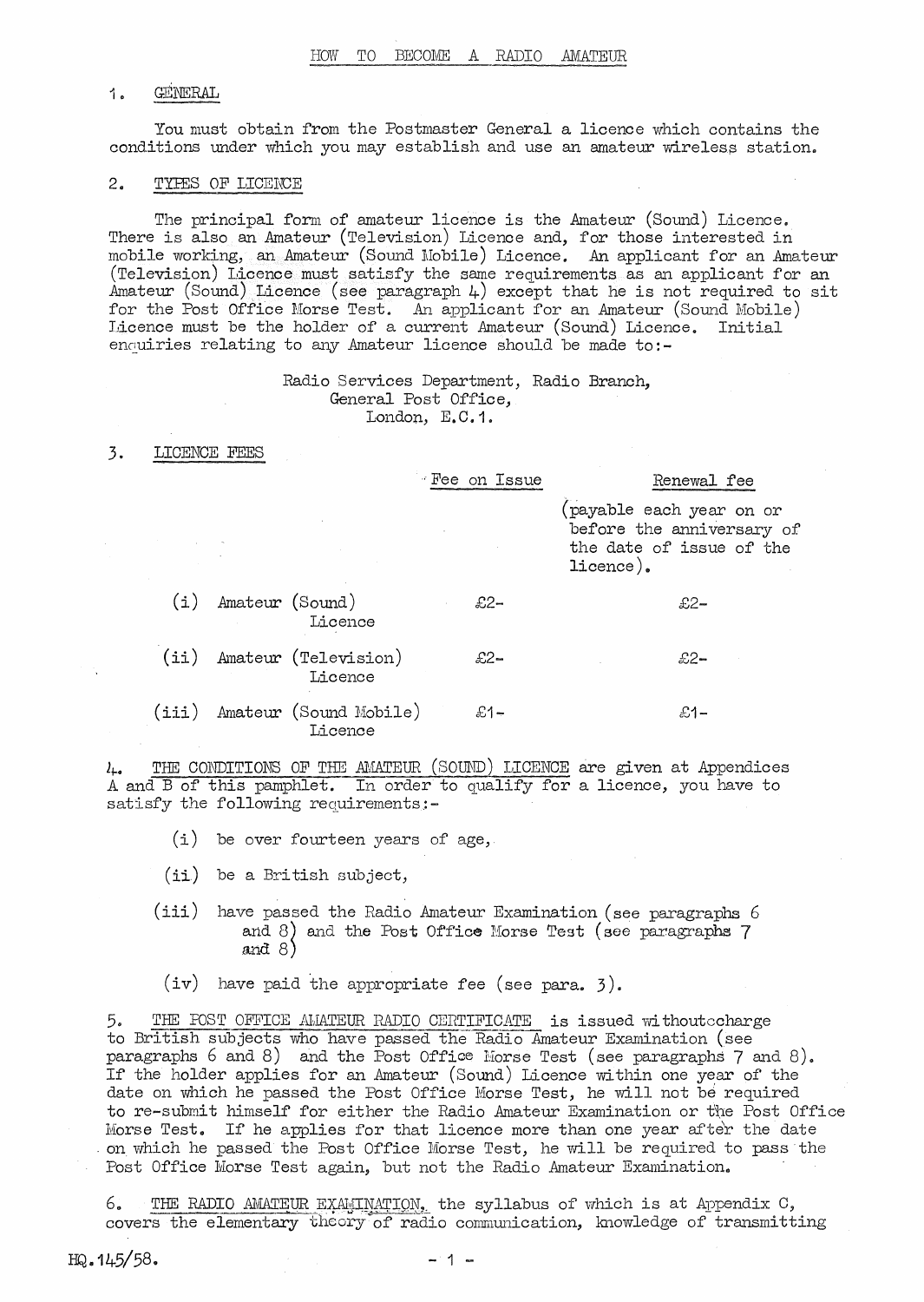techniques, and knowledge of operating procedure appropriate to an amateur. Examinations are held by:-

(i) The City and Guilds of London Institute. 76. Portland Place. London, W.1. (usually in May each year) from whom full details and specimen question papers may be obtained; and

(ii) The·Post Office. This examination is held, provided that sufficient applications are received, in London, Edinburgh and Cardiff in October each year. Written application to take this examination should be made to THE RADIO SERVICES DEPARTMENT, WIRELESS TELEGRAPHY SECTION, GENERAL FOST OFFICE, LONDON, E.C.1. The fee for this examination is  $25/-$  and must accompany the application. This fee will not be returned to any candidate who withdraws from or fails to attend for examination, nor can it be transferred from one examination to another at a later date.

### 7. THE FOST OFFICE MORSE TEST

## (i) GENERAL

Success in this test remains a valid qualification for the purposes of an Amateur (Sound) Licence or Amateur Radio Certificate for a period of twelve months from the date of the test. If you are unable to gain your licence or certificate within that period, you will be required to take the Morse Test again if you still wish to have the licence or certificate. You are therefore advised to take your Morse Test only after you have passed the Radio Amateur Examination.

### (ii) LOCATION OF TESTS

Post Office Morse Tests are held at:-

(a) Post Office Headquarters in London, Post Office Coast Stations and the Radio Surveyors' Offices which are listed on the attached Morse Test Application Form (Appendix D). Application should be made to the address at which you wish to take the test; arrangements will then be made to conduct the test on a date as  $far$  as possible suitable to you.

(b) The Head Post Offices in Birmingham, Cambridge, Derby, Leeds and Manchester. These tests are held, provided there are sufficient applications in January and September each year. Application forms should be sent to the RADIO SERVICES DEPARTMENT, WIRELESS TELEGRAFHY SECTION, GENERAL FOST OFFICE, LONDON, E.C.1., before the 20th December,for the January test, and before the 20th August for the·September test,

# (iii) FEE

The fee for a Post Office Morse Test is  $10/-$ . This amount in postage stamps must accompany every application to take the Test. (See Section IV of Appendix  $D$ . The examination fee will not be returned to any candidate who withdraws from or fails to attend for examination, nor can it be transferred from one examination to another at a later date.

### (iv) DETAIIS OF THE TEST

In the sending tests an applicant is required to send 36 words (averaging five letters per word) in plain language in three minutes without uncorrected error, not more than four corrections being permitted. In figures, 10 five-figure groups to be sent in  $1\frac{1}{2}$  minutes without uncorrected error, not more than two corrections being permitted.

In the receiving tests, an applicant is required to receive 36 words (averaging five letters per word in plain language in three minutes, and 10 five-figure groups in  $1 \frac{1}{2}$  minutes. Each letter or figure incorrectly received counts as one error. A word in which more than one letter is incorrectly received counts as two errors. More than four errors in plain language and more than two errors in the figure test will result in failure.